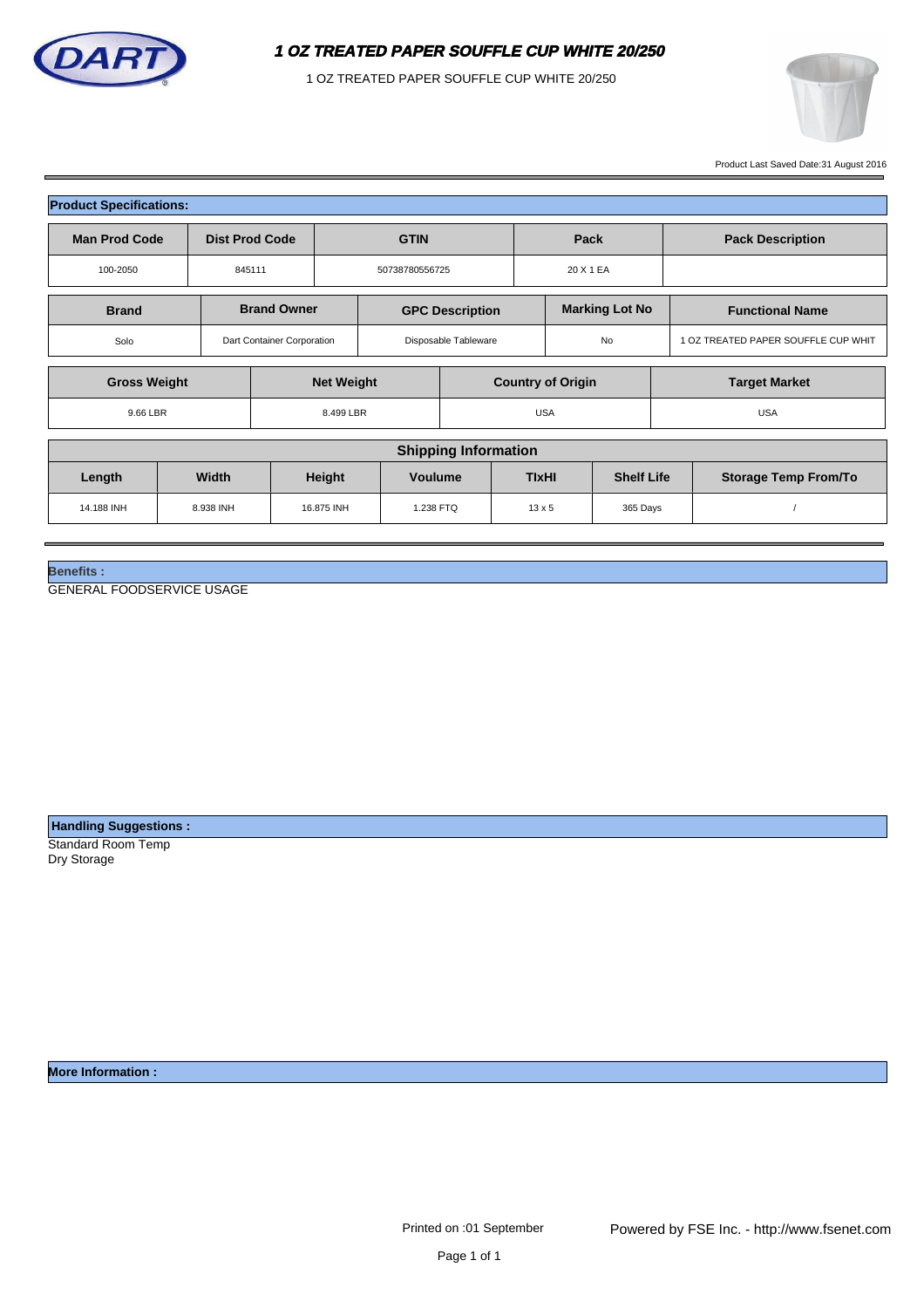

## Treated Paper Soufflé Portion Cups



# ECONOMICAL SOLUTION FOR FRONT OR BACK-OF-THE-HOUSE APPLICATIONS

- Resistant to liquid absorption
- Compostable in a commercial compost facility. Appropriate commercial composting facilities may not exist in your community. Please check with your local municipality. Not suitable for backyard composting.
- Multitude of sizes: 0.5 oz., 0.75 oz., 1 oz., 1.25 oz., 2 oz., 3.25 oz., 3.5 oz., 4 oz., 5.5 oz.